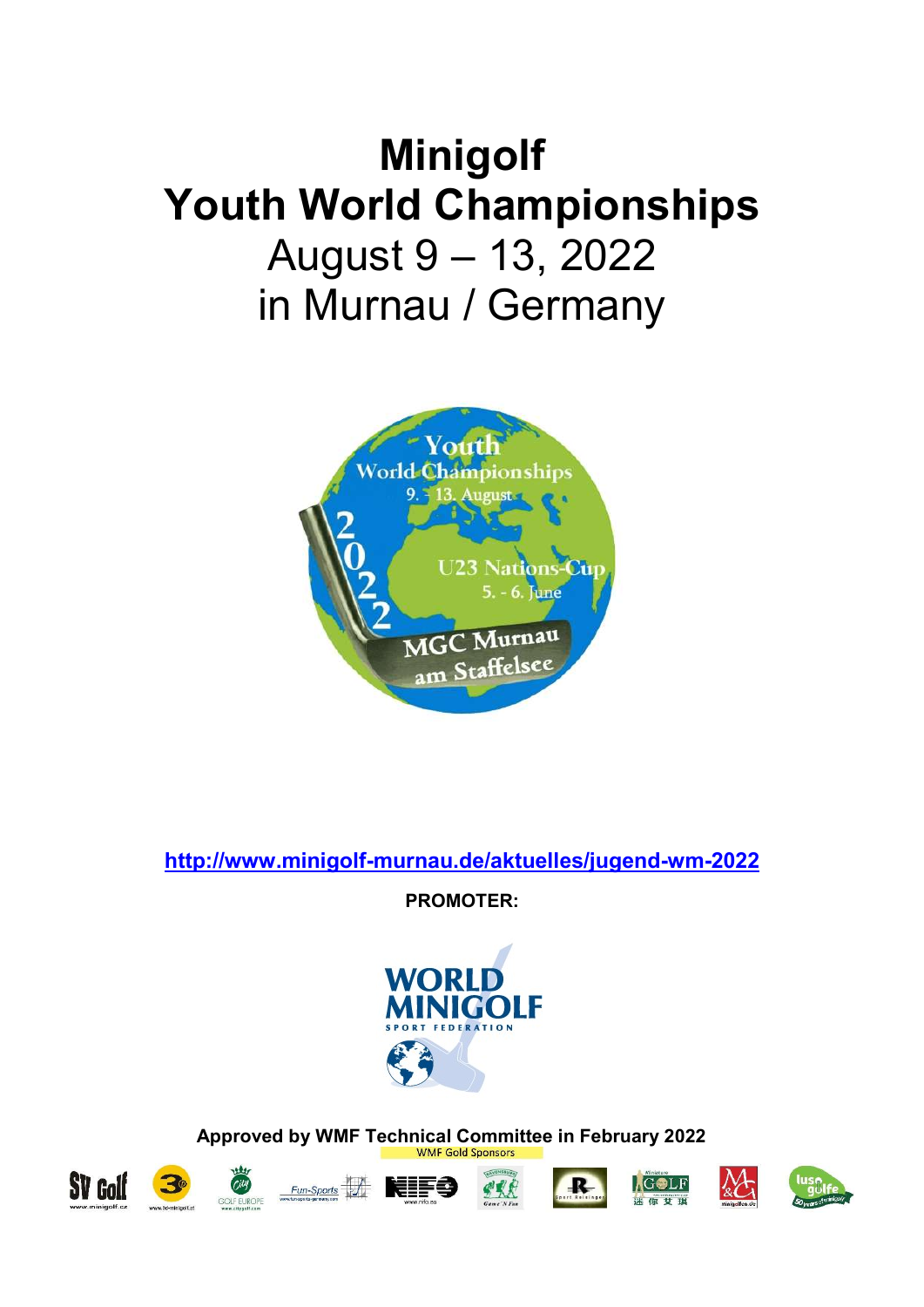### INVITATION YOUTH WORLD CHAMPIONSHIPS AUGUST 9 – 13, 2022

| <b>PROMOTER:</b>          | <b>World Minigolf Sport Federation</b>                                                                                                                                                                                                                                                                                                                                                                                                                                                                                                                                 |  |
|---------------------------|------------------------------------------------------------------------------------------------------------------------------------------------------------------------------------------------------------------------------------------------------------------------------------------------------------------------------------------------------------------------------------------------------------------------------------------------------------------------------------------------------------------------------------------------------------------------|--|
| <b>ORGANIZER:</b>         | Deutscher Minigolfsport Verband e.V.<br>MGC Murnau am Staffelsee e.V.                                                                                                                                                                                                                                                                                                                                                                                                                                                                                                  |  |
|                           | <b>LOCATION OF COURSES:</b> Seestrasse 8, D-82418 Murnau am Staffelsee, Germany<br>course A: concrete<br>course B: miniaturegolf                                                                                                                                                                                                                                                                                                                                                                                                                                       |  |
| <b>CATEGORIES:</b>        | Female youth individual strokeplay and matchplay (max. 4 players /<br>nation)                                                                                                                                                                                                                                                                                                                                                                                                                                                                                          |  |
|                           | Male youth individual strokeplay and matchplay (max. 7 players /<br>nation)                                                                                                                                                                                                                                                                                                                                                                                                                                                                                            |  |
|                           | Female youth national teams strokeplay (3 players + substitute, 1 team /<br>nation)                                                                                                                                                                                                                                                                                                                                                                                                                                                                                    |  |
|                           | Male youth national teams strokeplay (6 players + substitute, 1 team /<br>nation)                                                                                                                                                                                                                                                                                                                                                                                                                                                                                      |  |
|                           | Youth mixed pairs' strokeplay (1 male youth + 1 female youth from the<br>same nation; max. 4 teams per nation).                                                                                                                                                                                                                                                                                                                                                                                                                                                        |  |
|                           | Female Ages 19-21 individual strokeplay (max. 2 players / nation)<br>Male Ages 19-21 individual strokeplay (max. 4 players / nation)<br>Mixed pairs' Ages 19-21 strokeplay (1 male youth + 1 female youth from<br>the same nation; max. 2 teams per nation).                                                                                                                                                                                                                                                                                                           |  |
| <b>PARTICIPATION:</b>     | All active members of the WMF, as long as they came up to their<br>obligations towards the WMF. WMF Board can on application approve the<br>participation of nations, which are not yet active members of WMF.                                                                                                                                                                                                                                                                                                                                                         |  |
| <b>REGISTRATION:</b>      | Until May 31, 2022 compulsory with enclosed form only to:                                                                                                                                                                                                                                                                                                                                                                                                                                                                                                              |  |
|                           | <b>WMF Vice President Youth</b><br>Maciej Mądrowski<br>Wielkopolska 7<br>PL-Kolobrzeg 78-100<br><b>Poland</b><br>phone: +48-502 123192<br>email: vice-president-youth@minigolfsport.com                                                                                                                                                                                                                                                                                                                                                                                |  |
|                           | If participants from your country need visa for travelling to the<br>championships, please send information including all necessary data<br>VERY EARLY to the organizer!! The contact address can be found<br>under ACCOMMODATION in this invitation.                                                                                                                                                                                                                                                                                                                  |  |
| <b>PRACTICING FEE:</b>    | Pre official training: EUR 3,00 / day / player (payable to organizer)                                                                                                                                                                                                                                                                                                                                                                                                                                                                                                  |  |
| <b>PARTICIPATION FEE:</b> | EUR 100,00 for players, coaches and officials<br>Fees have to be paid until May 31, 2022 to the bank account of WMF.<br>Please pay right in time and only to:<br>Bank: Skandinaviska Enskilda Banken<br>IBAN: SE80 5000 0000 05930828 6683<br><b>SWIFT: ESSESESS</b><br>For further questions please contact WMF Youth Officer.<br>For delayed registrations or payments, the participation fee is 125 %<br>of the fee above.<br>Please note that all banking fees (also those charged by the<br>recipient's bank) must be paid by the sender and the full amount must |  |
|                           | arrive to the WMF account. When transferring from a bank outside the                                                                                                                                                                                                                                                                                                                                                                                                                                                                                                   |  |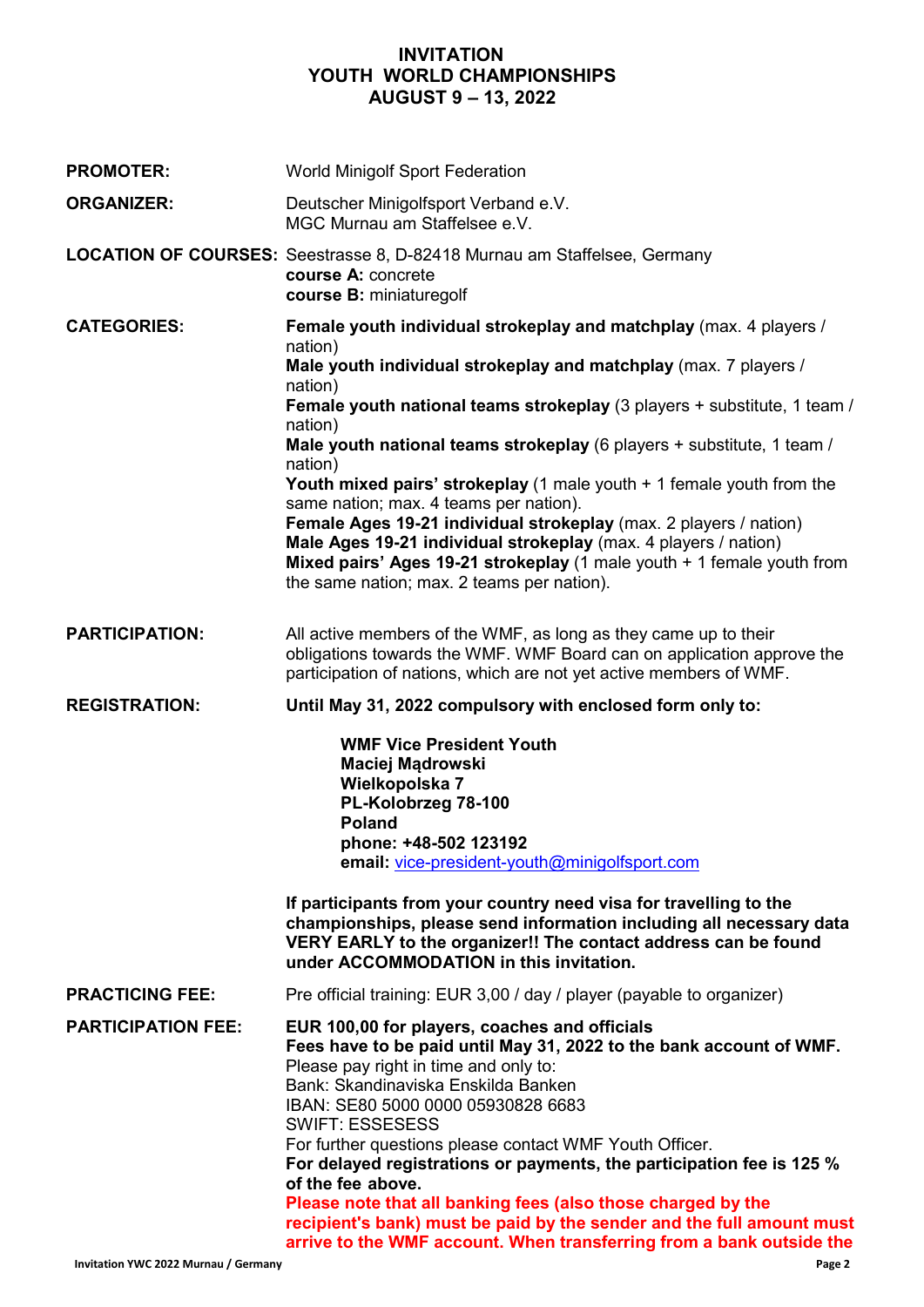|                                                 | eurozone, please choose a charging option ensuring that all bank<br>charges are paid by the sender ("OUR" charging option in most<br>payment systems).<br>Participation fees are non-refundable, except for cancellation of the<br>tournament because of the Covid-19 pandemic.                                                                                                                                                              |
|-------------------------------------------------|----------------------------------------------------------------------------------------------------------------------------------------------------------------------------------------------------------------------------------------------------------------------------------------------------------------------------------------------------------------------------------------------------------------------------------------------|
| <b>ACCOMODATION</b><br><b>AND VISA CONTACT:</b> | Overview of available accommodation can be found at<br>http://www.minigolf-murnau.de/aktuelles/world-youth-championship-<br>2022/accommodations/<br>Please contact the hotel(s) of your choice directly.                                                                                                                                                                                                                                     |
|                                                 | Should you need assistance with your accommodation booking,<br>please contact:<br>Frederick Mießner, erster.vorstand@minigolf-murnau.de                                                                                                                                                                                                                                                                                                      |
|                                                 | For visa assistance, please contact:<br>Frederick Mießner, erster.vorstand@minigolf-murnau.de                                                                                                                                                                                                                                                                                                                                                |
| <b>COVID 19-NOTE:</b>                           | WMF and organizers will monitor the pandemic situation as well as<br>national and local restrictions in Germany and Murnau region closely,<br>but do not accept any liability for possible non-refundable travel costs<br>or other claims by the active members. We strongly advise to make<br>refundable bookings only. WMF intends to make a statement about the<br>situation regarding YWC 2022 shortly before the registration deadline. |

The worldwide international sport rules of WMF including supplementary rules and worldwide international sport regulations are applied for the Youth World Championships. In particular please note the regulations for the World and Continental Championships of WMF. Sport shoes and uniform team sports clothing appropriate for minigolf are required during official practice time and tournament. Only sports hats are allowed.

Each participant – or for minors (participants younger than 18 years) their legal guardian – must have signed two forms for acceptance of WADA-code 2015 with 2021 amendments, media coverage and WMF anti-doping regulations

- 1. Athlete Consent form
- 2. Declaration of full media acceptance

Both forms are attached to this invitation. Please fill in the forms electronically (or by hand), print and sign them and then send the scans to antidoping@minigolfsport.com. You will get confirmation that the files are well received. In cause of weak scan quality, you will be informed to bring the originals to the championships. For participants, who have filled in the forms during 2021 Youth World Grand Prix in Murnau am Staffelsee, no new forms are needed. If you are unsure, please check with the WMF Antidoping Officer, mail address above.

> Maciej Mądrowski WMF Vice President Youth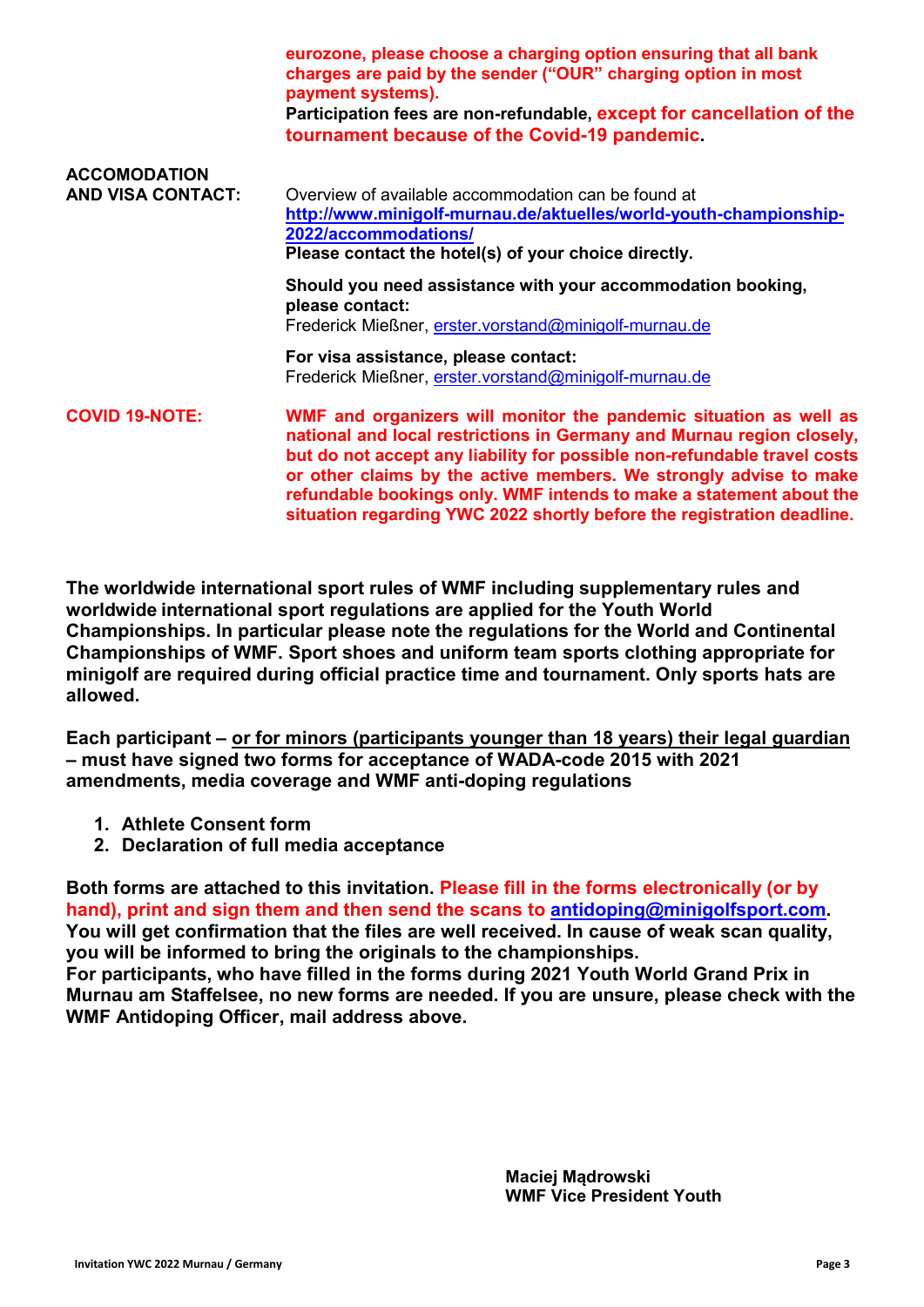# **SCHEDULE**

#### Groups for nations training:

The final composition of the groups will be published according to the final entries after May 31 by e-mail and on WMF Youth Facebook Page (https://www.facebook.com/minigolfsportyouth/). It will be also available at the official information board at the location.

The registration of all participants has to be filed immediately after arrival to Murnau, latest Friday, August 5, 2022, 18.00 hrs

### FRIDAY, AUGUST 5, 2022

| $08.00 - 13.00$    | Nations training group A                                                               |
|--------------------|----------------------------------------------------------------------------------------|
| $13.00 - 18.00$    | Nations training group B                                                               |
| <b>After 18.00</b> | Courses open for both groups                                                           |
| 14.00              | Last possibility for written complaints regarding courses                              |
| 15.00              | Inspection of the courses by the Vice President Youth and a member of the<br>Organizer |
| 18:00              | Deadline for registration of all players, officials and coaches                        |

### SATURDAY, AUGUST 6, 2022

| $08.00 - 13.00$ | Nations training group B                     |
|-----------------|----------------------------------------------|
| $13.00 - 18.00$ | Nations training group A                     |
| after 18.00     | No training allowed due to the welcome party |
| 19.00           | Welcome party for all participants           |

### SUNDAY, AUGUST 7, 2022

| $08.00 - 12.30$<br>$12.30 - 17.00$<br>after 17.00 | Nations training group A<br>Nations training group B<br>No training allowed due to the opening ceremony |
|---------------------------------------------------|---------------------------------------------------------------------------------------------------------|
| 12.00                                             | <b>Coach meeting</b>                                                                                    |
| 14.00                                             | Deadline for payment of the practicing fees                                                             |
| 15.00                                             | Deadline for name list of players (team order and mixed pairs)                                          |
| 18:00                                             | Opening ceremony and draw of starting order                                                             |

### MONDAY, AUGUST 8, 2022

| $08.00 - 13.00$    | Nations training group B     |
|--------------------|------------------------------|
| $13.00 - 18.00$    | Nations training group A     |
| <b>After 18.00</b> | Courses open for both groups |

| 11.00 | Media-conference       |
|-------|------------------------|
| 15.00 | <b>Referee meeting</b> |

### TUESDAY, AUGUST 9, 2022 FIRST DAY OF COMPETITION

| 08.00 | Start for male youth                  | miniature | concrete  | miniature | concrete  |
|-------|---------------------------------------|-----------|-----------|-----------|-----------|
| 08.00 | Start for female youth + U21 concrete |           | miniature | concrete  | miniature |

If the jury has decided to cut the team competition to 3+3 rounds before the start of the tournament: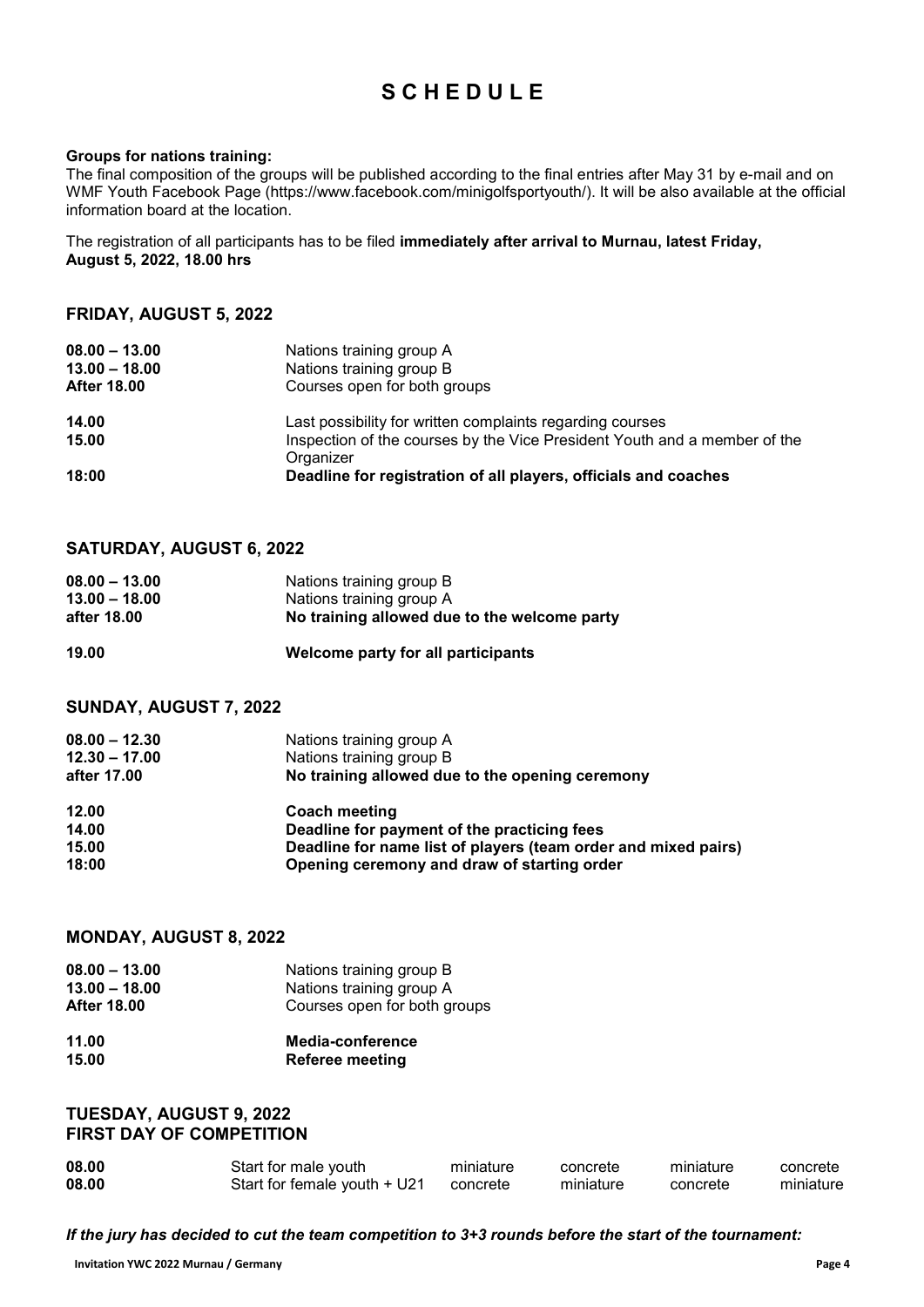### WEDNESDAY, AUGUST 10, 2022 SECOND DAY OF COMPETITION – FINAL DAY OF TEAM CHAMPIONSHIPS

Pairings are regrouped in accordance with the individual results after the first day for individual players and team results after the first day for team players.

| 08.00 | Start for male youth                  | miniature | concrete  | miniature | concrete  |
|-------|---------------------------------------|-----------|-----------|-----------|-----------|
| 08.00 | Start for female youth + U21 concrete |           | miniature | concrete  | miniature |

If the jury has decided to cut the team competition to 3+3 rounds before the start of the tournament:<br>08.00 Concrete miniature concrete 08.00 Start for male youth concrete miniature concrete<br>198.00 08.00 Start for female youth + U21 miniature concrete miniature Start for female youth + U21 miniature concrete miniature

#### Necessary team sudden-death:

Immediately after the end of team competition at the course played last

#### End of team competition

After the competition: Medal ceremony for team championships at the courses

### THURSDAY, AUGUST 11, 2022 THIRD DAY OF COMPETITION – FINAL DAY OF INDIVIDUAL STROKEPLAY CHAMPIONSHIPS

Pairings are regrouped in accordance with the individual results after the second day, after the intermediate rounds and after the first final round. If the time calculations show need for it, the intermediate rounds will be played with shotgun start.

#### Intermediate round of the individual strokeplay championships for all participants:

| 08.00 | Start for male youth         | concrete  | miniature |
|-------|------------------------------|-----------|-----------|
| 08.00 | Start for female youth + U21 | miniature | concrete  |

### Necessary individual sudden-death for qualifying to the individual matchplay finals (best 32 male / 16 female players):

Immediately after the end of intermediate round at the course played last

#### Final round of the individual strokeplay championships:

Start of the final round of the individual strokeplay championships is scheduled for 14.00, but can be started earlier if intermediate round is finished ahead of schedule.

14.00 Start for U21 + female + male youth miniature concrete

### Necessary sudden death for the strokeplay medal ranks:

Immediately after the end of the final round at the course played last.

After the competition: Medal ceremony for individual strokeplay championships at the courses

### FRIDAY, AUGUST 12, 2022 FOURTH DAY OF COMPETITION – MIXED PAIRS' STROKEPLAY CHAMPIONSHIP

Qualifying rounds of the mixed pairs' strokeplay championships

**08:00** Start miniature concrete

Necessary sudden-death for qualifying to the mixed pairs' final: Immediately after the end of competition at the course played last

### Final rounds of the mixed pairs' strokeplay championships

Mixed pairs are regrouped in accordance with the results of the qualification rounds. The qualification round scores are carried on to the final.

Start of the final rounds of the mixed pairs' strokeplay championships is scheduled for 14.00, but can be started earlier if qualifying rounds are finished ahead of schedule.

#### **14.00** Start Start Start Concrete miniature

Necessary sudden-death for medal ranks of the mixed pairs' strokeplay championships Immediately after the end of the mixed pairs' final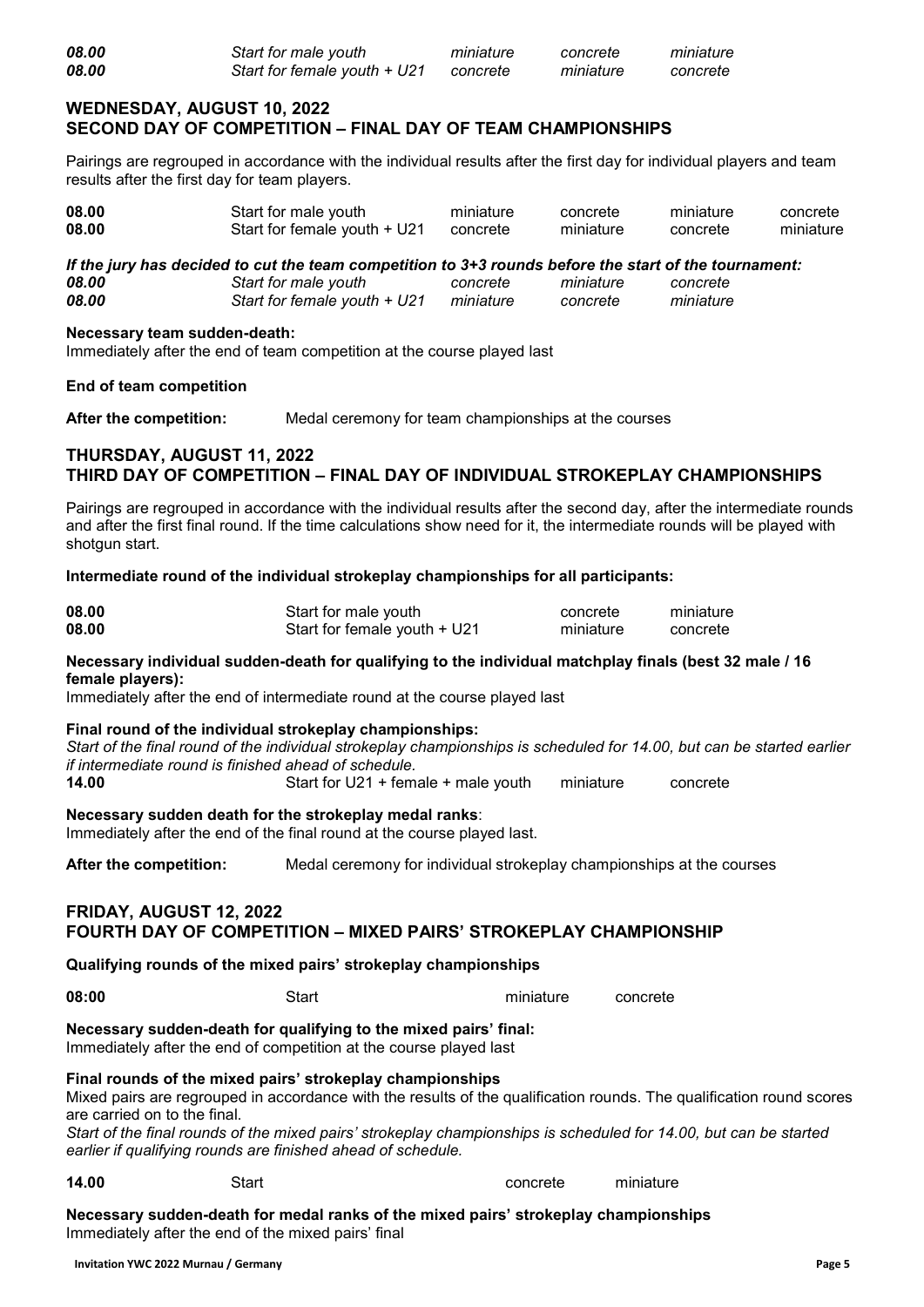| SATURDAY, AUGUST 13, 2022<br>FIFTH DAY OF COMPETITION - FINAL DAY OF INDIVIDUAL MATCHPLAY CHAMPIONSHIPS |  |                                                                                                                                      |
|---------------------------------------------------------------------------------------------------------|--|--------------------------------------------------------------------------------------------------------------------------------------|
| 08.00<br>09:30                                                                                          |  | Start of individual matchplay finals for the best 32 male youth<br>Start of individual matchplay finals for the best 16 female youth |
| Necessary match sudden-death:                                                                           |  | Immediately after the end of each match, continuing at the next of the 18<br>lanes chosen for the individual matchplay finals        |
| After the competition:                                                                                  |  | Medal ceremony for individual matchplay championships at the courses                                                                 |
| 20.00                                                                                                   |  | <b>Closing ceremony</b>                                                                                                              |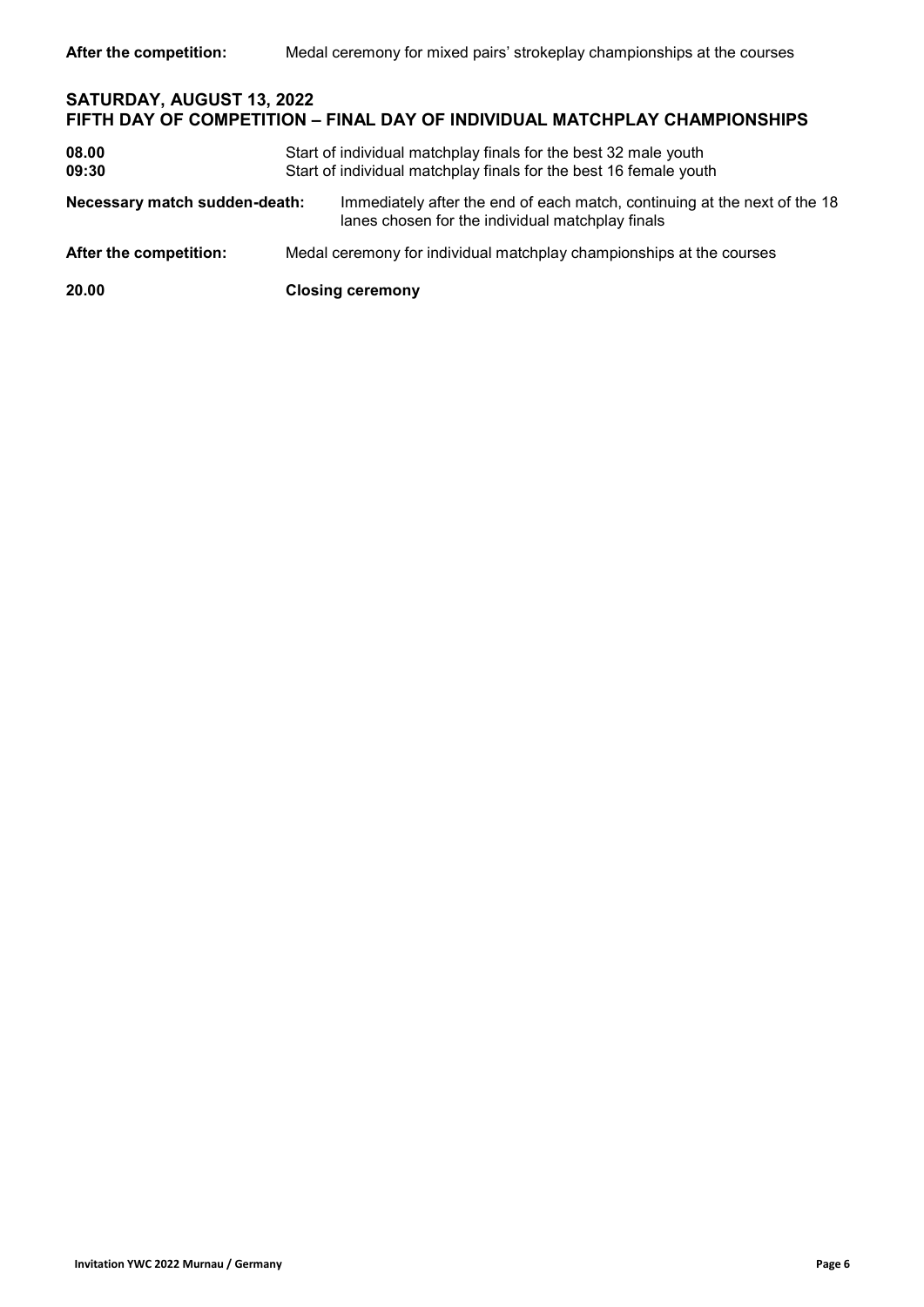# Mode of the team championships

| <b>Admittance:</b>       | All registered teams participate in the team championships in their respective<br>categories. Maximum one female youth national team and one male youth national<br>team per nation is allowed. Teams must consist of players who are registered for<br>the individual strokeplay championships. |
|--------------------------|--------------------------------------------------------------------------------------------------------------------------------------------------------------------------------------------------------------------------------------------------------------------------------------------------|
| <b>Mode and ranking:</b> | The scores of all finished rounds in the category are added up for the ranking of<br>team championships.                                                                                                                                                                                         |
|                          | The number of rounds for team competition can be reduced to 6 (3+3 each<br>day) by the decision of jury before the tournament. If such decision is made,<br>it will be announced at the coach meeting latest.                                                                                    |
|                          | Furthermore, if it is not possible to finish the scheduled 8 rounds of the team<br>competition by the end of day 2, the jury has the right to cut the number of<br>rounds to 7 or 6.                                                                                                             |
|                          | If at least six rounds of the team competition have not been finished by the end of<br>day 2, the team competition will be continued on the day 3 and the intermediate<br>round of individual strokeplay championships will possibly be cancelled.                                               |
|                          | Deadline for the end of team competition is 14.00 on day 3. All fully completed<br>team rounds are counted for the respective category.                                                                                                                                                          |
|                          | Mode of individual strokeplay championships                                                                                                                                                                                                                                                      |

respective categories. Cut for the final round: The best 9 players of category female youth after the intermediate round (and players with equal scores) The best 15 players of the category male youth after the intermediate round (and players with equal scores) The best 6 players of category female Age 19-21 after the intermediate round (and players with equal scores) The best 9 players of the category male Age 19-21 after the intermediate round (and players with equal scores) Mode and ranking: All finished rounds of the team competition and the intermediate round are the preliminary rounds of the individual strokeplay championships. If the team competitions have not been finished in scheduled time, the intermediate round will possibly be cancelled or cut.

Admittance: All registered players participate in the individual strokeplay championship in their

The scores of the preliminary rounds and the final round are added up for the ranking of individual strokeplay championships. If the intermediate round has not been finished in scheduled time, the final round can be cut to be played on less than 36 lanes.

# Mode of the mixed pairs' strokeplay championships

Admittance: All registered mixed pairs participate in the mixed pairs' strokeplay championships. A mixed pair consists of one female and one male player from the same nation. Maximum four pairs and two pairs in the Age 19-21 category per nation is allowed. Pairs must consist of players who are registered for individual strokeplay championships. Mode and ranking: The playing mode of mixed pairs' strokeplay championship is as follows: One starting group consists of two pairs. In case of an uneven amount of pairs, one group of three pairs will be made and this group will play as the last group of the playing field. The player in turn to play alternates after every stroke on a lane, until the lane has been completed or six strokes have been used. The players in a pair must use the same ball on a lane from the first stroke until completion of the lane. The male player is to play the first stroke on lanes with odd numbers (1, 3, 5, 7, 9, 11, 13, 15, 17) in round 1. The female player is to play the first stroke on lanes with even numbers (2, 4, 6, 8, 10, 12, 14, 16, 18) in round 1. The female player is to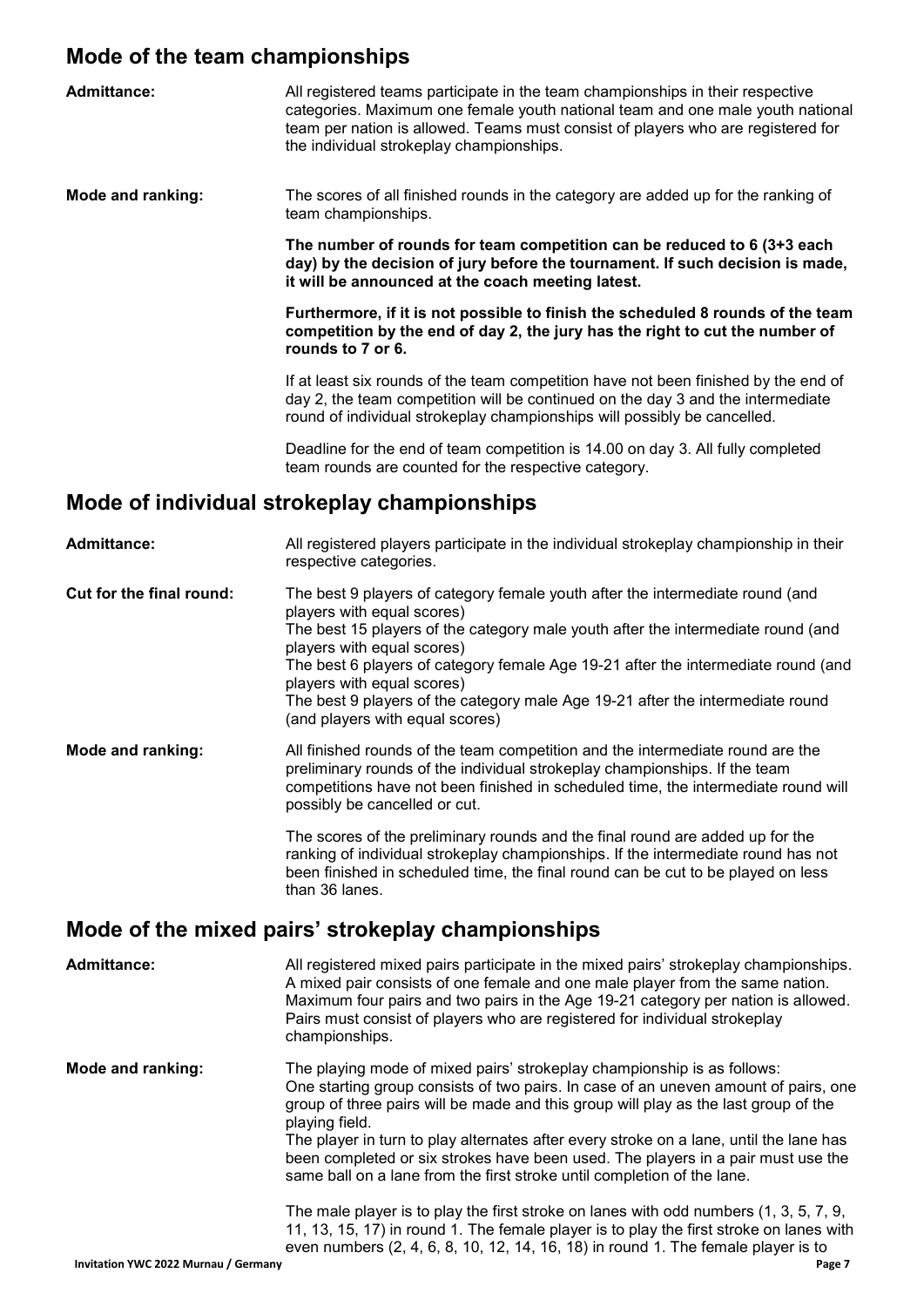play the first stroke on lanes with odd numbers (1, 3, 5, 7, 9, 11, 13, 15, 17) in round 2. The male player is to play the first stroke on lanes with even numbers (2, 4, 6, 8, 10, 12, 14, 16, 18) in round 2.

The procedure will be same for qualifying and final rounds.

The scores of the two qualifying rounds are added up for the qualification ranking of the mixed pairs' championship.

The best 16 pairs and the best 8 pairs for Age 19-21 category will qualify for the mixed pairs' finals. In case of even scores, a sudden-death playoff will be played at the end of the qualifying rounds for qualifying to the mixed pairs' final. It will take place on the last played course.

In case of necessary sudden-death, it will be played as follows: A coin toss or other way of draw will decide the playing order of the pairs. Male players start on odd lanes, female players start on even lanes. The playing order of the teams alternates each lane according to the WMF worldwide international sport rules regarding sudden death playoffs.

The scores from the qualifying rounds are carried on to the two final rounds of mixed pairs' competition. The pairs are regrouped according to the ranking of the qualification rounds.

In case of sudden-death it will be played immediately at the end of the mixed pairs' finals on the last played course. The sudden-death format will be the same than for qualifying to the final (see above).

# Mode of individual matchplay championships

| First 16 female youth players and 32 male youth players according to the results of<br>the qualification rounds (team competition rounds + intermediate round of individual<br>strokeplay championships) are qualified.<br>For equal scores at the cut there will be a sudden-death beginning at lane 1 at the<br>course played last by this category.<br>In case of equal scores among the qualified players, the ranking order of the players                                                                                                                                                                                                                                                                                                             |
|-------------------------------------------------------------------------------------------------------------------------------------------------------------------------------------------------------------------------------------------------------------------------------------------------------------------------------------------------------------------------------------------------------------------------------------------------------------------------------------------------------------------------------------------------------------------------------------------------------------------------------------------------------------------------------------------------------------------------------------------------------------|
| and thus the places in the final table are defined by the WMF sport rules (chapter<br>2.3.9.4) for scoring and play-offs. If there still is a tie between two or more players<br>after counting all the differences, a coin toss or other way of draw has to be made<br>for deciding these ranks. The mentioned WMF sport rules apply even to the players<br>qualified by sudden-death – their ranking order is decided by those rules, not by the<br>results of the sudden-death.                                                                                                                                                                                                                                                                          |
| The results of the final round of individual strokeplay competition do not affect the<br>rankings for the matchplay finals. The grid for matchplay championships is defined<br>according to the results after the intermediate round.<br>Brackets for the individual matchplay finals of female youth and male youth are<br>presented on the following pages.                                                                                                                                                                                                                                                                                                                                                                                               |
| If any qualified player doesn't appear at the start for any reason whatsoever, there is<br>no replacement by the next player of the ranking list after qualification rounds.<br>His/her place in the table remains empty and other players keep their original places.                                                                                                                                                                                                                                                                                                                                                                                                                                                                                      |
| 9 lanes concrete / course A<br>9 lanes miniaturegolf / course B<br>The lanes will be chosen by the tournament jury. The decision regarding the lanes<br>which are played will be published at the coach meeting.                                                                                                                                                                                                                                                                                                                                                                                                                                                                                                                                            |
| All rounds are played as matchplay.<br>Matches until semi-finals are played with shotgun start.<br>For starting lanes, see play-off charts.<br>Semi-finals, finals and matches for rank 3 are started at lane 1 of course B (in order:<br>female youth, male youth), one match after the other. For the finals, the matches for<br>bronze medals start first, followed by the matches for gold.<br>The better ranked player after the qualification rounds in the pairing always plays<br>first on the starting lane of the match. After that, the leading player in the match<br>always starts the next lane. If there is currently no leader in the match the playing<br>order remains unchanged until there is a leader and thus possibly a new starting |
|                                                                                                                                                                                                                                                                                                                                                                                                                                                                                                                                                                                                                                                                                                                                                             |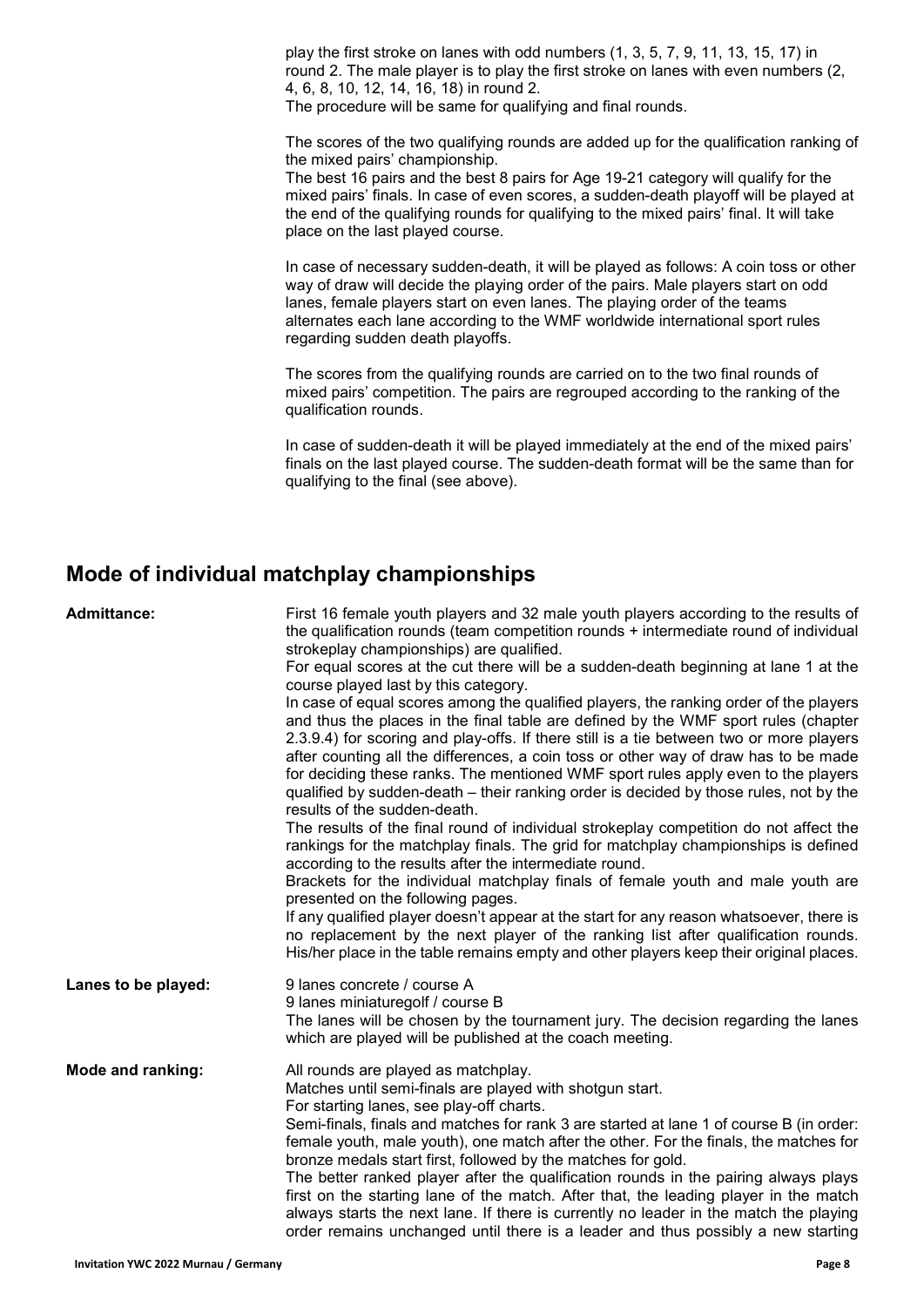player. This also applies for the first lane of the sudden-death playoffs in the matchplay. The following lanes are played according to the general sudden-death rule.

Number of won lanes decides about the winner (matchplay mode), who proceeds to the next round. In case of equal number of won lanes after full 18 lanes (or fewer if the number of played lanes has been cut due to weather), the match is continued at the next of the chosen lanes until a player wins one lane.

A match has to be stopped earlier than after 18 lanes, as soon as one player has already won the match mathematically.

Play at a lane has to be stopped as soon there is a winner for the lane.

Losers below rank 4 are graded as follows: all four losers of the quarterfinals are ranked 5th in the result list and presented as "quarter-finalists" at the closing ceremony, loser of the other matchplay rounds ar ranked equally as 9th, resp. 17th.

In case of bad weather conditions during the individual matchplay finals, rounds are cancelled in a way that a chance for a real final always remains. First option is to cut the first round for male youth and to start with 16 male youth players. Second option is to change the number of lanes for each round if necessary. The minimum number of lanes played per round is 12. It is possible to play same lanes more than once during a round, if this helps to complete the competition (for example  $2 \times 6$ ) lanes). It is also possible that these lanes are on one course only (for example, 2 x 6 lanes miniaturegolf covered by tents), but if possible, the option of playing both courses must be preferred. The decisions for any changes are done by the jury of the championships.

### Terminal abandonment during individual matchplay finals:

In case of terminal abandonment during any round before finals (until all matches of the round in one category have been completed): The matchplay championship of such category is completely cancelled and there is no ranking at all. In case of terminal abandonment during final match and/or match for rank 3: Both finalists will receive a gold medal and/or both players in the match for rank 3 will receive a bronze medal.

# Decisions on bad weather conditions during the competition:

The decisions for any changes are done by the jury of the championships.

### Penalty system:

#### Penalties for players

The standard system described in WMF worldwide international sport rules chapter 2.3.18 is used in the team competition, mixed pairs' strokeplay competition and individual strokeplay competition. All penalties from the qualification rounds of the individual strokeplay competition are carried forward to the individual strokeplay final round. Penalties from strokeplay competition are not carried forward to the mixed pairs' strokeplay competition. In the mixed pairs strokeplay competition all penalties are recorded for the pair, regardless of which player committed the violation.

The following penalty system is applied for the individual matchplay finals:

No penalties from the qualifications rounds nor the mixed pairs' strokeplay championships are carried forward to the matchplay finals.

First step is a written pre-warning with no consequences.

For all following violations, the player in question loses the next undecided lane (meaning the next lane, which has no winner yet). Referees have the possibility to skip the pre-warning level in case of severe or tactical violations.

#### Penalties for coaches

For coaches, the standard penalty system described in WMF worldwide international sport rules chapter 2.3.19 is used throughout the entire tournament.

Referees have the possibility to skip the pre-warning level in case of severe or tactical violations

## Coaches:

A maximum of two coaches per nation is allowed on each course during all competitions, regardless of the number of participating players of the nation.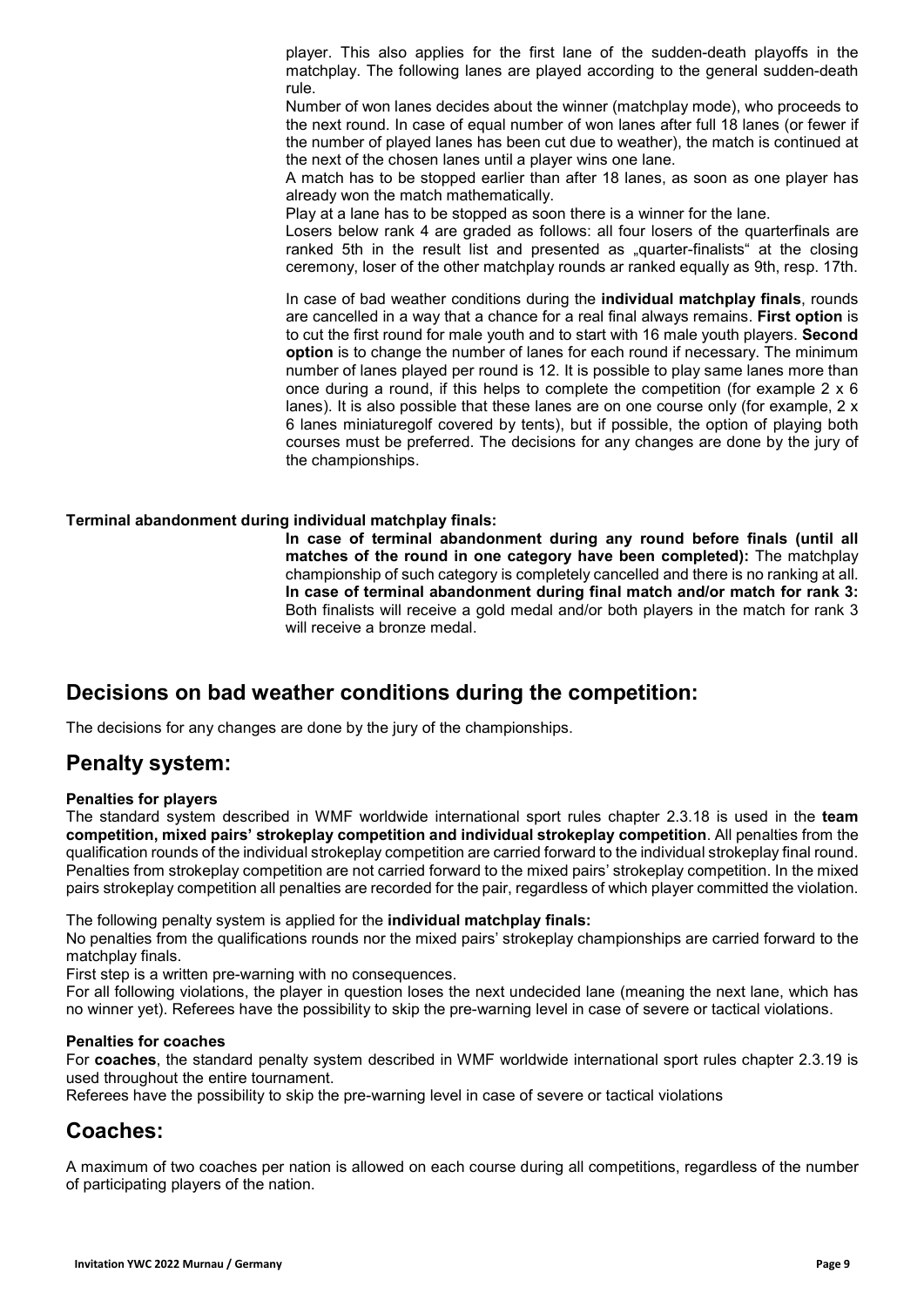# Bracket for individual matchplay finals – female youth

| match 1       | ءَ ، |  |
|---------------|------|--|
| starting lane |      |  |

| match 2       |  |  |
|---------------|--|--|
| starting lane |  |  |

| match 9       | winner match 1<br>winner match 2 |
|---------------|----------------------------------|
| starting lane |                                  |

match 10 winner match 3

starting lane

winner match 4<br>A3

| semifinal 1   | winner match 9  |
|---------------|-----------------|
|               | winner match 10 |
| starting lane |                 |

| match 3       |  |  |
|---------------|--|--|
| starting lane |  |  |
|               |  |  |

| match 4       |   |  |
|---------------|---|--|
|               | ָ |  |
| starting lane |   |  |

| match 5       |  |  |
|---------------|--|--|
| starting lane |  |  |

| match 11      | winner match 5 |
|---------------|----------------|
|               | winner match 6 |
| starting lane |                |

| semifinal 2   | winner match 11<br>winner match 12 |
|---------------|------------------------------------|
| starting lane |                                    |

| match 7       |  |  |
|---------------|--|--|
|               |  |  |
| starting lane |  |  |
|               |  |  |

| match 12      | winner match 7 |
|---------------|----------------|
|               | winner match 8 |
| starting lane |                |

|               |           |               | ______        | loser sem |
|---------------|-----------|---------------|---------------|-----------|
| match 8       | 15<br>ل ا |               | د match rank  | loser sem |
| starting lane |           | Δ0.<br>$\sim$ | starting lane | D.        |

|         |                      | starting lane |  |              |                   |
|---------|----------------------|---------------|--|--------------|-------------------|
|         |                      |               |  |              | loser semifinal   |
| match 8 | $\rightarrow$<br>ن ا |               |  | match rank 3 | loser semitinal ' |
|         |                      |               |  |              |                   |

| match rank 3  | loser semifinal 1 |
|---------------|-------------------|
|               | loser semifinal 2 |
| starting lane |                   |

final winner semifinal 1

starting lane

winner semifinal 2<br>B1

Legend: A1 = lane 1 of chosen lanes at concrete B1 = lane 1 of chosen lanes at miniaturegolf

11 starting lane A7

match 6  $\frac{6}{11}$ 

| ch 5        |  |  |
|-------------|--|--|
|             |  |  |
| arting lane |  |  |
|             |  |  |

| match 11      | winner match 5 |
|---------------|----------------|
|               | winner match 6 |
| starting lane |                |
|               |                |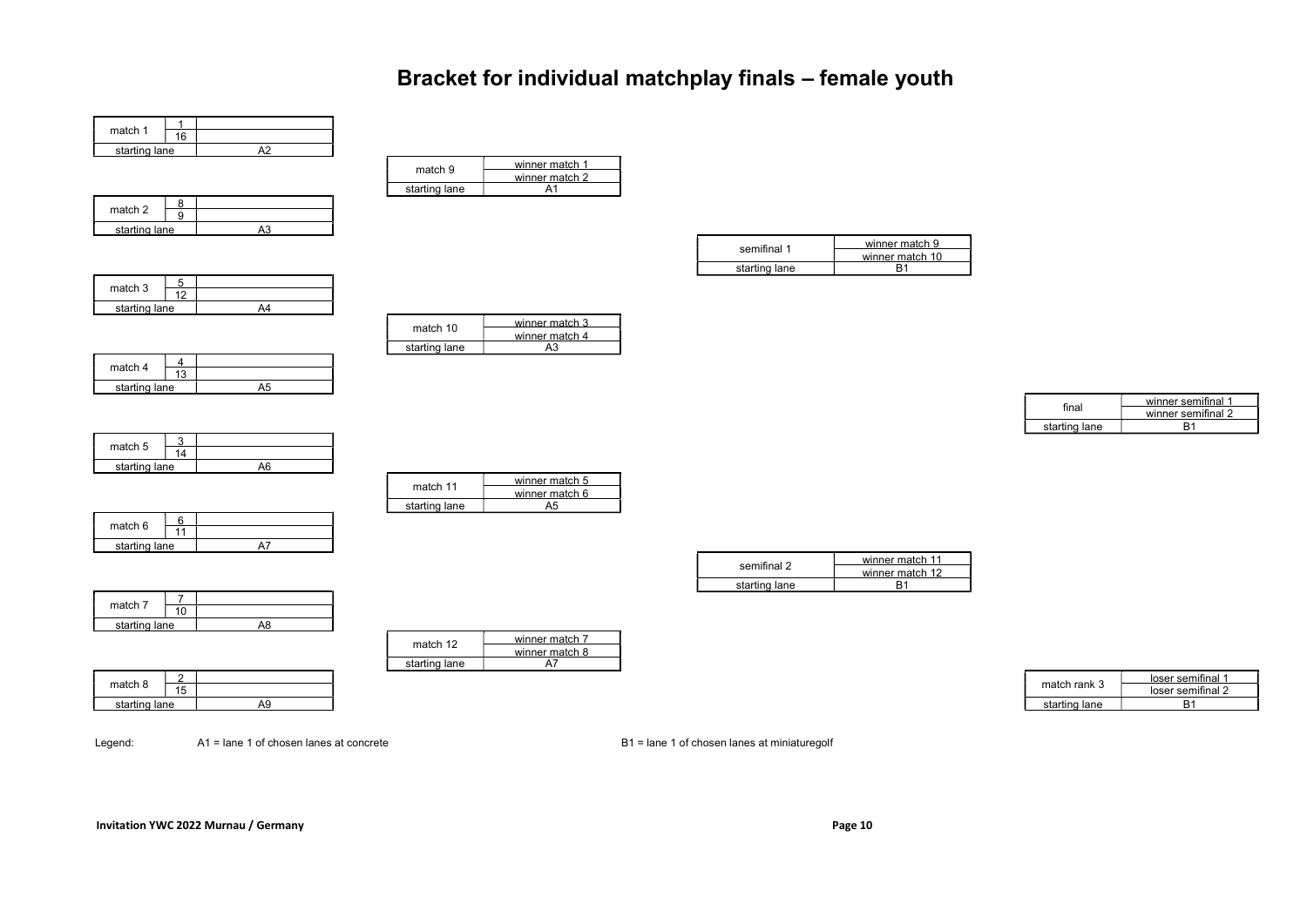# Bracket for individual matchplay finals – male youth

### Semi-finals, final match and match for rank 3 analogous to the chart of individual matchplay finals – female youth (start at B1).

| $\mathbf{1}$<br>match 1    |                |               |                 |               |                 |
|----------------------------|----------------|---------------|-----------------|---------------|-----------------|
| 32                         |                |               |                 |               |                 |
| starting lane              | A <sub>2</sub> | match 17      | winner match 1  |               |                 |
|                            |                |               | winner match 2  |               |                 |
| 16<br>match 2              |                | starting lane | <b>B1</b>       |               |                 |
| 17                         |                |               |                 |               |                 |
| starting lane              | A <sub>3</sub> |               |                 | match 25      | winner ma       |
|                            |                |               |                 |               | winner ma       |
| 9                          |                |               |                 | starting lane | <b>B1</b>       |
| match 3<br>$\overline{24}$ |                |               |                 |               |                 |
| starting lane              | A4             |               | winner match 3  |               |                 |
|                            |                | match 18      | winner match 4  |               |                 |
| 8                          |                | starting lane | <b>B2</b>       |               |                 |
| match 4<br>25              |                |               |                 |               |                 |
| starting lane              | A <sub>5</sub> |               |                 |               |                 |
|                            |                |               |                 |               |                 |
| 5                          |                |               |                 |               |                 |
| match 5<br>28              |                |               |                 |               |                 |
| starting lane              | A <sub>6</sub> |               | winner match 5  |               |                 |
|                            |                | match 19      | winner match 6  |               |                 |
| 12                         |                | starting lane | B <sub>3</sub>  |               |                 |
| match 6<br>21              |                |               |                 |               |                 |
| starting lane              | A7             |               |                 |               | winner ma       |
|                            |                |               |                 | match 26      | winner ma       |
| 13                         |                |               |                 | starting lane | <b>B3</b>       |
| match 7<br>20              |                |               |                 |               |                 |
| starting lane              | A8             |               | winner match 7  |               |                 |
|                            |                | match 20      | winner match 8  |               |                 |
| 4                          |                | starting lane | B4              |               |                 |
| match 8<br>29              |                |               |                 |               |                 |
| starting lane              | A <sub>9</sub> |               |                 |               |                 |
|                            |                |               |                 |               |                 |
| 3                          |                |               |                 |               |                 |
| match 9<br>30              |                |               |                 |               |                 |
| starting lane              | <b>B1</b>      |               | winner match 9  |               |                 |
|                            |                | match 21      | winner match 10 |               |                 |
| 14                         |                | starting lane | B <sub>5</sub>  |               |                 |
| match 10<br>19             |                |               |                 |               |                 |
| starting lane              | B <sub>2</sub> |               |                 |               | winner ma       |
|                            |                |               |                 | match 27      | winner ma       |
| 11                         |                |               |                 | starting lane | B <sub>5</sub>  |
| match 11<br>22             |                |               |                 |               |                 |
| starting lane              | B <sub>3</sub> |               | winner match 11 |               |                 |
|                            |                | match 22      | winner match 12 |               |                 |
| 6                          |                | starting lane | B <sub>6</sub>  |               |                 |
| match 12<br>27             |                |               |                 |               |                 |
| starting lane              | <b>B4</b>      |               |                 |               |                 |
|                            |                |               |                 |               |                 |
| 7                          |                |               |                 |               |                 |
| match 13<br>26             |                |               |                 |               |                 |
| starting lane              | B <sub>5</sub> |               | winner match 13 |               |                 |
|                            |                | match 23      | winner match 14 |               |                 |
| $10$                       |                |               | B7              |               |                 |
| match 14<br>23             |                | starting lane |                 |               |                 |
|                            | B <sub>6</sub> |               |                 |               |                 |
| starting lane              |                |               |                 | match 28      | winner ma       |
| 15                         |                |               |                 | starting lane | winner ma<br>B7 |
| match 15<br>18             |                |               |                 |               |                 |
|                            | B7             |               | winner match 15 |               |                 |
| starting lane              |                | match 24      |                 |               |                 |
|                            |                |               | winner match 16 |               |                 |
| 2<br>match 16              |                | starting lane | B <sub>8</sub>  |               |                 |
| 31                         |                |               |                 |               |                 |
| starting lane              | B <sub>8</sub> |               |                 |               |                 |

|               | winner match 1 |
|---------------|----------------|
| match 17      | winner match 2 |
| starting lane | R1             |

|               | winner match 3 |
|---------------|----------------|
| match 18      | winner match 4 |
| starting lane |                |

| match 19      | winner match 5 |
|---------------|----------------|
|               | winner match 6 |
| starting lane | R٩             |

| match 20      | winner match 7 |
|---------------|----------------|
|               | winner match 8 |
| starting lane |                |

|               | winner match 9  |
|---------------|-----------------|
| match 21      | winner match 10 |
| starting lane |                 |

|               | winner match 11 |  |
|---------------|-----------------|--|
| match 22      | winner match 12 |  |
| starting lane |                 |  |

|               | winner match 13 |
|---------------|-----------------|
| match 23      | winner match 14 |
| starting lane |                 |

|               | winner match 15 |
|---------------|-----------------|
| match 24      | winner match 16 |
| starting lane |                 |

| starting lane | ⌒◡ | match 25      | $\rightarrow$<br>winner match 1, |
|---------------|----|---------------|----------------------------------|
|               |    |               | .18<br>winner match              |
| natch 3       |    | starting lane | D.<br>◡                          |

| starting lane<br>' \ I           |  | match 26      | winner match 19             |
|----------------------------------|--|---------------|-----------------------------|
|                                  |  |               | $\sim$<br>winner match 20   |
| $\overline{ }$<br>∪ו<br>aatoh 7. |  | starting lane | <b>D<sub>3</sub></b><br>ں ب |

| starting lane                   | no.<br>◡ | match 27      | $\sim$<br>winner match 2. |
|---------------------------------|----------|---------------|---------------------------|
|                                 |          |               | $\sim$<br>winner match 22 |
| $\cdot$ $\cdot$ $\cdot$ $\cdot$ |          | starting lane | B <sub>5</sub>            |

| starting lane                  | B <sub>6</sub> | match 28      |  |
|--------------------------------|----------------|---------------|--|
|                                |                |               |  |
| 4F<br>∽<br>ں ا<br>$-1 - 1 - 1$ |                | starting lane |  |

|               | B1 = lane 1 of chosen lanes at |
|---------------|--------------------------------|
| miniaturegolf |                                |

Legend:

A1 = lane 1 of chosen lanes at concrete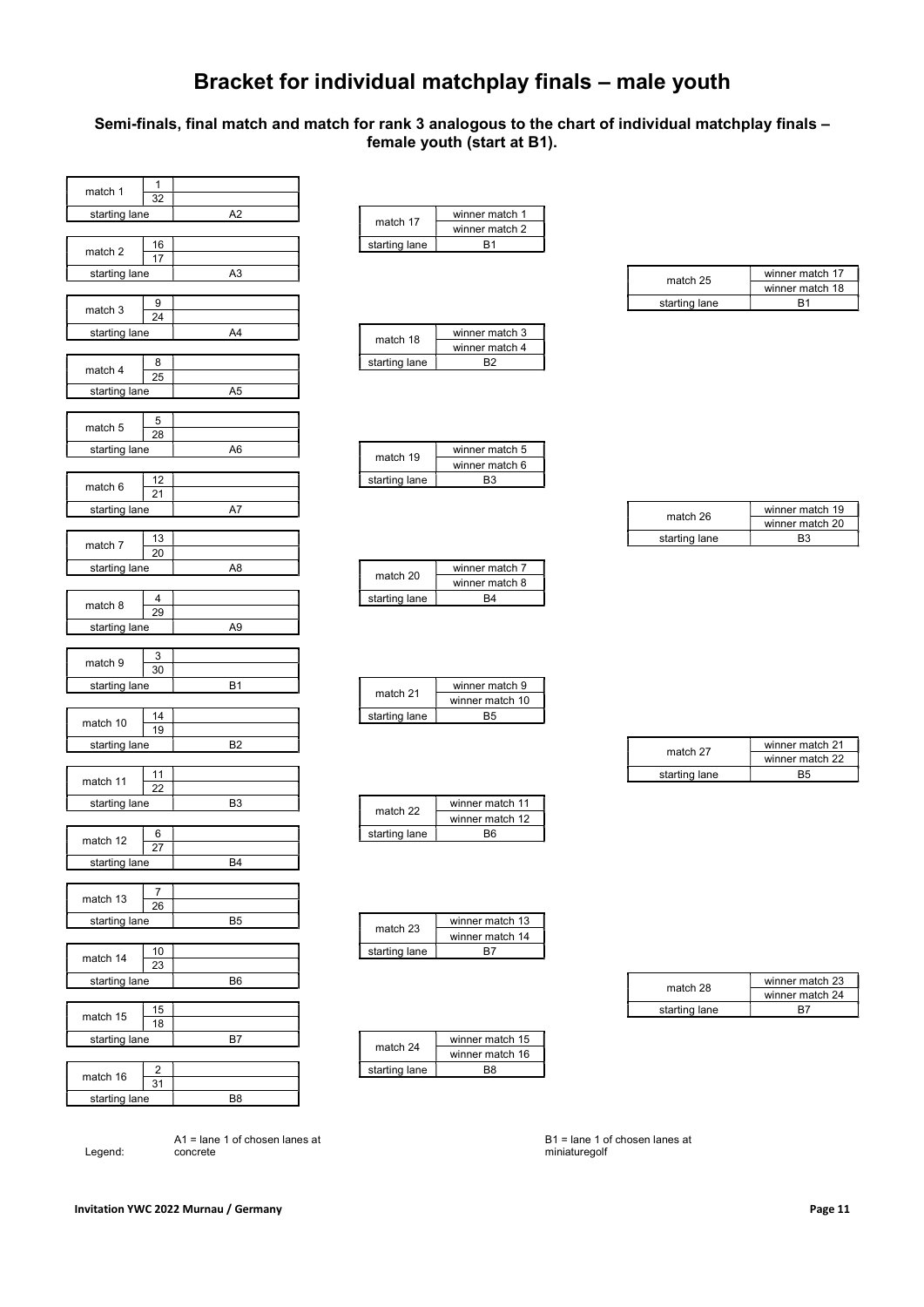# Registration for the Youth World Championships 2022 in Murnau, Germany

# LATEST REGISTRATION DATE: May 31, 2022

| <b>NATIONAL FEDERATION</b>                                     |                             |                                                                                                                                                                |
|----------------------------------------------------------------|-----------------------------|----------------------------------------------------------------------------------------------------------------------------------------------------------------|
|                                                                |                             | For participation at the Youth World Championships from August 9 - 13, 2022, we register:                                                                      |
| national team female youth                                     |                             | national team male youth                                                                                                                                       |
| mixed pairs                                                    |                             | mixed pairs Age 19-21 category                                                                                                                                 |
| If no full team is registered:                                 | single players female youth | single players male youth                                                                                                                                      |
| female Age 19-21 category                                      |                             | male Age 19-21 category                                                                                                                                        |
| Total number of registered players:                            |                             |                                                                                                                                                                |
| We will arrive on (dd/mm/yyyy)<br>mark)                        |                             | by CAR / BUS / TRAIN / FLIGHT (please                                                                                                                          |
| And additionally will follow<br>guests                         |                             | coaches, officials and accompanying                                                                                                                            |
| Our accommodation address is<br>(please include phone number): |                             |                                                                                                                                                                |
| Chef de mission (name and phone number):                       |                             |                                                                                                                                                                |
| Coaches, officials, guests:                                    |                             |                                                                                                                                                                |
| We shall NOT participate at the Youth World Championships 2022 |                             |                                                                                                                                                                |
| place                                                          | date (dd/mm/yyyy)           | name of the person sending the registration                                                                                                                    |
|                                                                |                             | Please fill in and e-mail to:<br><b>WMF Vice President Youth</b><br>Maciej Mądrowski<br>email: vice-president-youth@minigolfsport.com<br>phone: +48-502 123192 |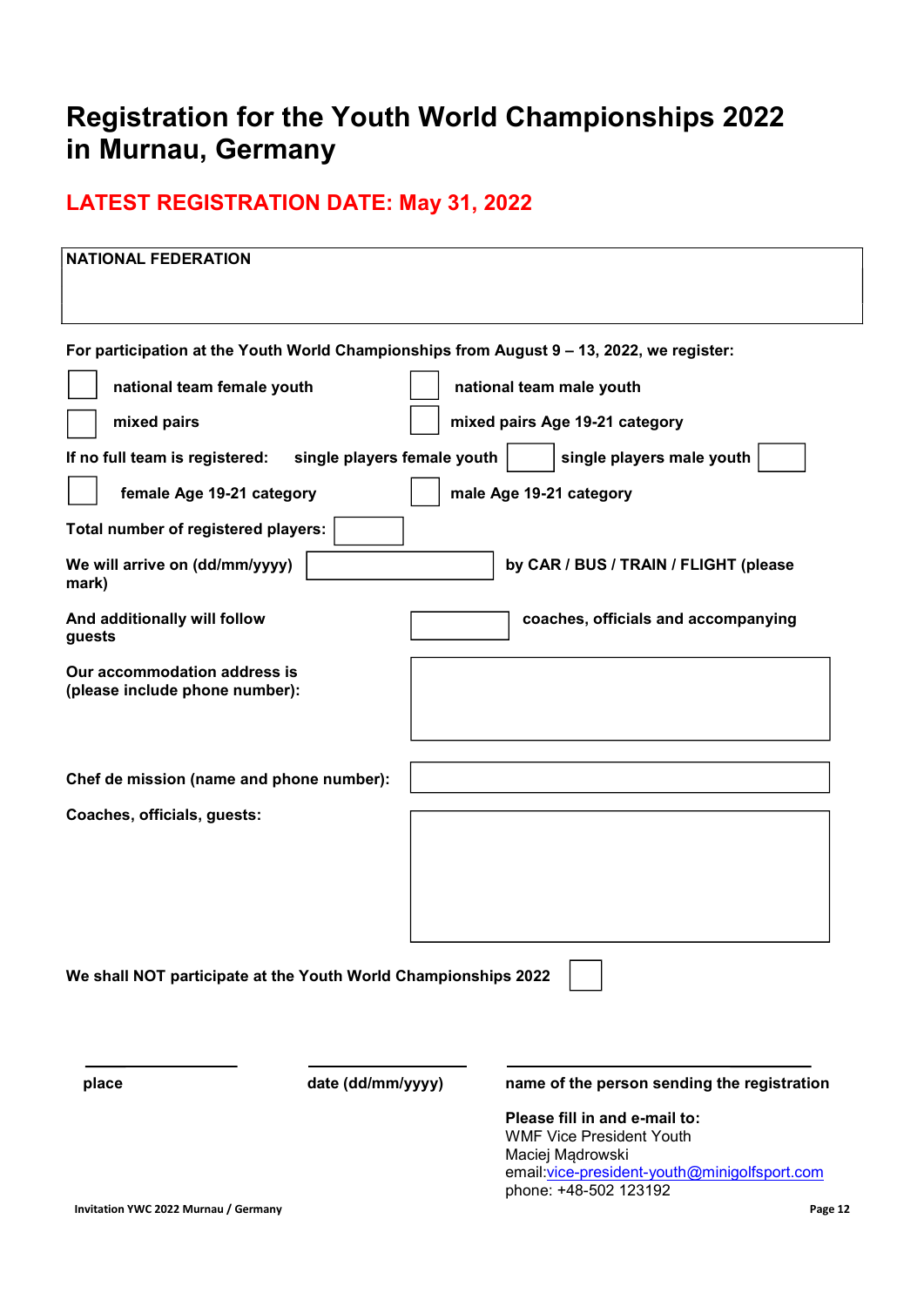# Accreditation for the Youth World Championships 2022

# ENTRY DATE: Friday August 5, 2022, 18.00 hrs

### NATIONAL FEDERATION

#### Entries by name of players, officials and coaches • Please use print letters Announcement of team order and mixed pairs composition must be handed over until Sunday August 7, 2022 15:00

NAME, FIRST NAME Birthdate

# FEMALE YOUTH PLAYERS



# MALE YOUTH PLAYERS

# FEMALE AGE 19-21 PLAYERS

# MALE AGE 19-21 PLAYERS

# **OFFICIALS**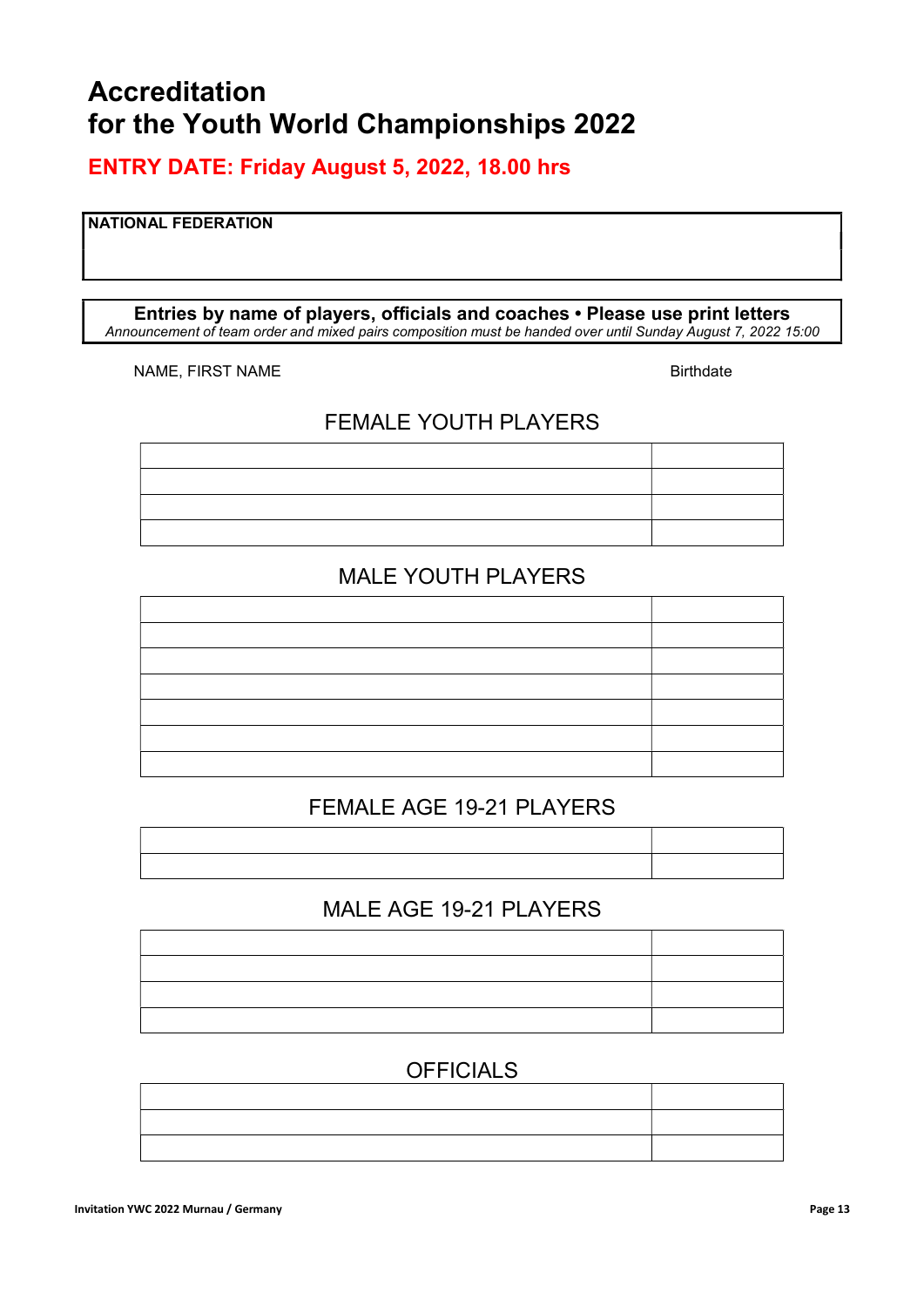# **COACHES**

| Chef de mission's phone number<br>(please include the int. dial code): |  |  |
|------------------------------------------------------------------------|--|--|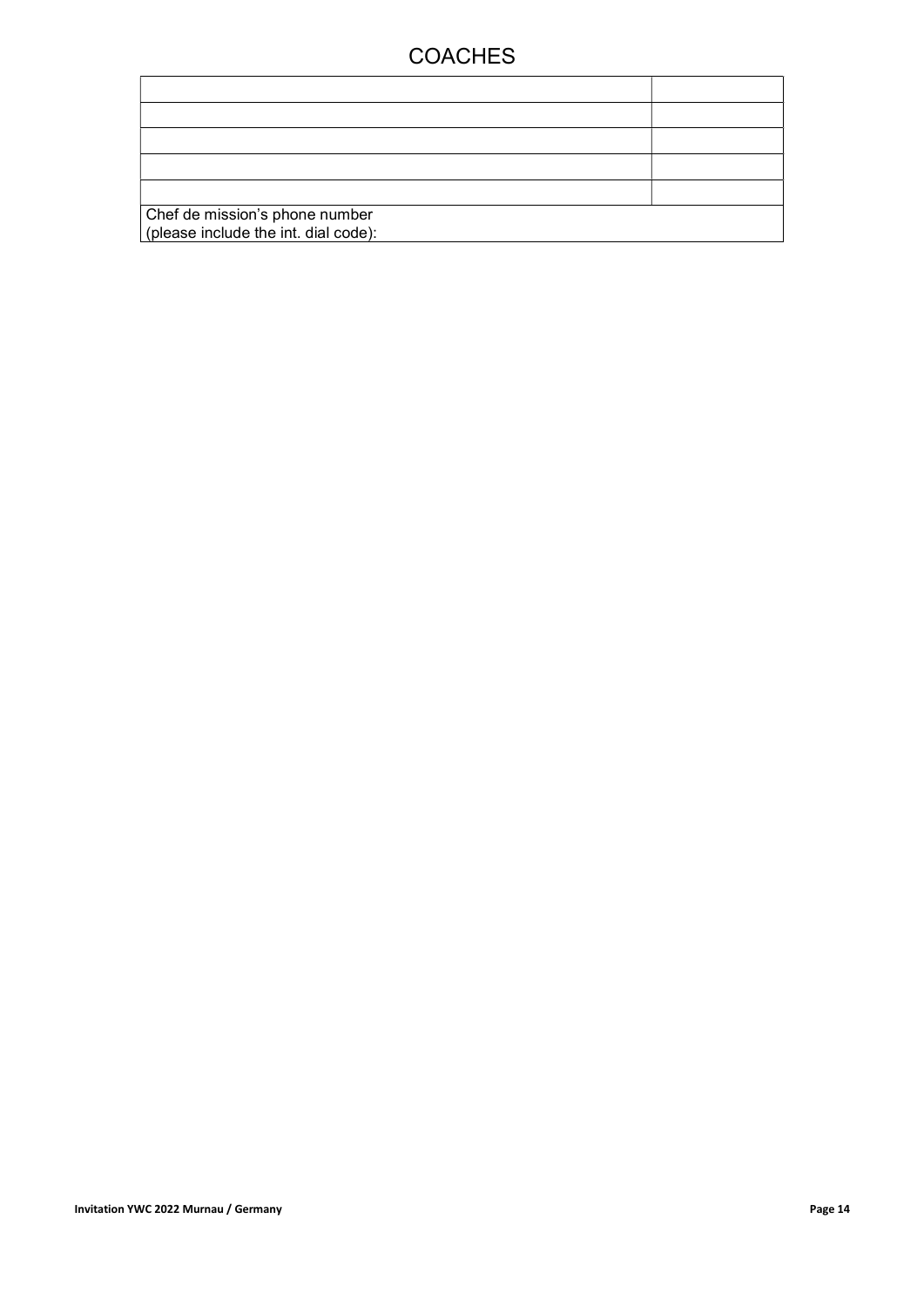# Announcement of team order for the Youth World Championships 2022

ENTRY DATE: Sunday August 7, 2022, 15.00 hrs

### NATIONAL FEDERATION

### Players for team competitions to be listed in the team order • Please use print letters

NAME, FIRST NAME **Exceptions**\*

### NATIONAL TEAM YOUTH FEMALE

| ≏ |  |
|---|--|
|   |  |

### NATIONAL TEAM YOUTH MALE

| $\mathbf 1$ .           |  |
|-------------------------|--|
| 2.                      |  |
| 3.                      |  |
| 4.                      |  |
| 5.                      |  |
| 6.                      |  |
| $\overline{\mathbf{s}}$ |  |

### SINGLE PLAYERS YOUTH FEMALE

### SINGLE PLAYERS YOUTH MALE

| я              |  |
|----------------|--|
| c<br>Æ.,       |  |
| ≏<br>$\bullet$ |  |
|                |  |
|                |  |

### SINGLE PLAYERS AGE 19-21 FEMALE

| ٠, |  |
|----|--|

### SINGLE PLAYERS AGE 19-21 MALE

1.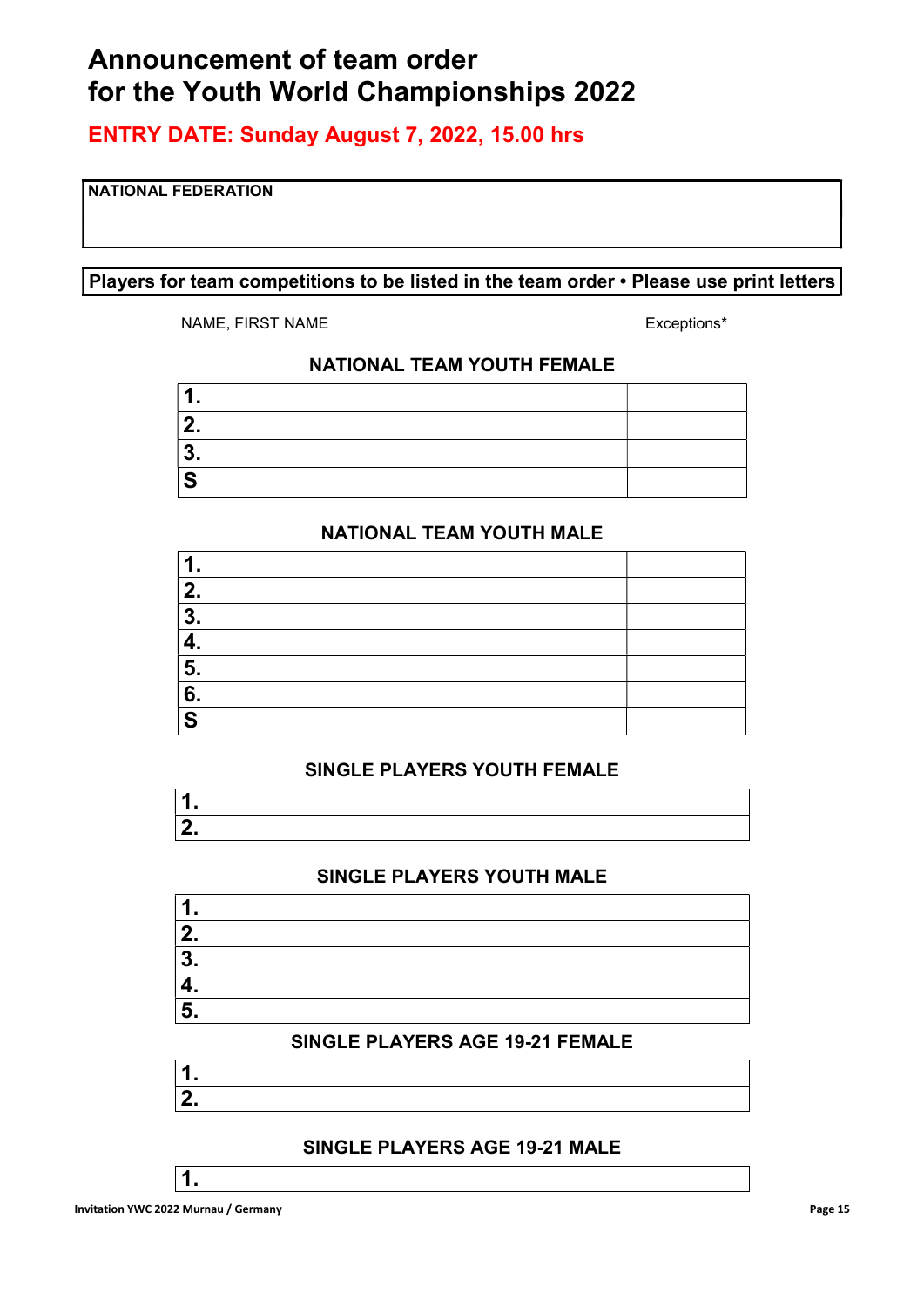Legitimate person to announce substitutions:

\*Exceptions: A - medical attestation for no sport shoes, B - medical attestation according to the anti-doping regulations

# Announcement of mixed pairs for the Youth World Championships 2022

# ENTRY DATE: Sunday August 7, 2022, 15.00 hrs

### NATIONAL FEDERATION

Players for mixed pairs in order female - male • Please use print letters

NAME, FIRST NAME Exceptions\*

## MIXED PAIR 1

### MIXED PAIR 2

### MIXED PAIR 3

### MIXED PAIR 4

### MIXED PAIR 1 AGE 19-21

### MIXED PAIR 2 AGE 19-21